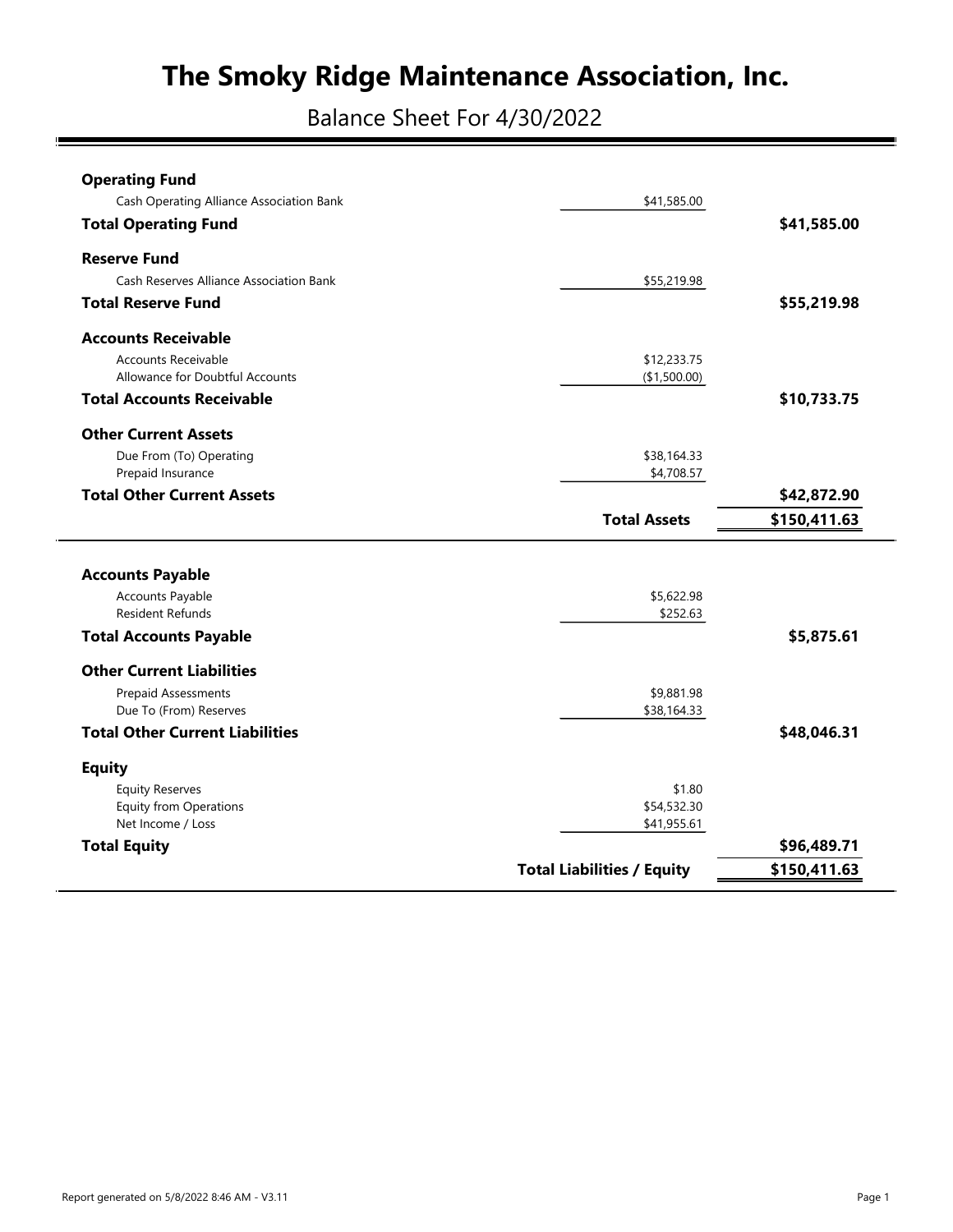Statement of Revenues and Expenses 4/1/2022 - 4/30/2022

|                                         |                          | <b>Current Period</b>    |          |                | <b>Year To Date</b>      |             | Annual        |
|-----------------------------------------|--------------------------|--------------------------|----------|----------------|--------------------------|-------------|---------------|
|                                         | Actual                   | <b>Budget</b>            | Variance | <b>Actual</b>  | <b>Budget</b>            | Variance    | <b>Budget</b> |
| <b>Operating Income</b>                 |                          |                          |          |                |                          |             |               |
| Income                                  |                          |                          |          |                |                          |             |               |
| 4010 - Regular Assessments              | $\overline{\phantom{a}}$ |                          |          | 131,776.08     | 131,773.80               | 2.28        | 263,547.59    |
| 4015 - Late Fees                        | (110.00)                 | $\overline{\phantom{a}}$ | (110.00) | 1,140.00       | $\overline{\phantom{a}}$ | 1,140.00    |               |
| 4016 - Late Fee Processing              |                          |                          |          | (2,265.00)     |                          | (2,265.00)  |               |
| 4017 - Late Fee Interest                | 18.62                    | $\overline{\phantom{a}}$ | 18.62    | 973.56         | $\overline{\phantom{a}}$ | 973.56      |               |
| 4018 - NSF Charges                      | 20.00                    |                          | 20.00    | 60.00          |                          | 60.00       |               |
| 4020 - Fines                            | 150.00                   |                          | 150.00   | 250.00         | $\overline{\phantom{a}}$ | 250.00      |               |
| 4025 - Reimbursed Legal Fees            |                          |                          |          | 639.83         |                          | 639.83      |               |
| 4030 - Lien Fees                        |                          |                          |          | 50.00          |                          | 50.00       |               |
| 4035 - Lien Fees pd to Mgmt             |                          |                          |          | (50.00)        |                          | (50.00)     |               |
| 4080 - Transfers to Reserves            |                          |                          |          | (69,055.29)    | (69,055.29)              |             | (138, 110.59) |
| 4090 - Interest Income                  | .95                      | 4.33                     | (3.38)   | 7.18           | 17.32                    | (10.14)     | 52.00         |
| <b>Total Operating Income</b>           | 79.57                    | 4.33                     | 75.24    | 63,526.36      | 62,735.83                | 790.53      | 125,489.00    |
| <b>Operating Expense</b>                |                          |                          |          |                |                          |             |               |
| <b>General and Administrative</b>       |                          |                          |          |                |                          |             |               |
| 6110 - Management Fees                  | 1,800.00                 | 1,800.00                 |          | 7,200.00       | 7,200.00                 |             | 21,600.00     |
| 6120 - Bank Service Charges             | 35.00                    | 32.33                    | (2.67)   | 160.00         | 129.32                   | (30.68)     | 388.00        |
| 6125 - Community Events                 |                          | 50.00                    | 50.00    |                | 200.00                   | 200.00      | 600.00        |
| 6130 - Licenses Permits Filing Fee      |                          |                          |          | 30.00          | $\overline{\phantom{a}}$ | (30.00)     |               |
| 6140 - Postage and Supplies             | 43.57                    | 250.00                   | 206.43   | 1,138.09       | 1,000.00                 | (138.09)    | 3,000.00      |
| 6145 - Printing and Copying             | 41.57                    | 208.33                   | 166.76   | 1,610.79       | 833.32                   | (777.47)    | 2,500.00      |
| 6150 - Legal Fees General               | (780.00)                 | 446.33                   | 1,226.33 | 112.86         | 1,785.32                 | 1,672.46    | 5,356.00      |
| 6151 - Legal Fees Collections           | $\overline{\phantom{a}}$ |                          |          | 639.83         | $\overline{a}$           | (639.83)    |               |
| 6153 - Other Professional Fees          |                          | 7.08                     | 7.08     |                | 28.32                    | 28.32       | 85.00         |
| 6155 - Audit Tax & Accounting           |                          | 133.33                   | 133.33   | 1,650.00       | 533.32                   | (1, 116.68) | 1,600.00      |
| 6160 - Internet Administration          |                          |                          |          | (89.06)        |                          | 89.06       |               |
| 6199 - Miscellaneous                    | $\overline{\phantom{a}}$ | 12.00                    | 12.00    |                | 48.00                    | 48.00       | 144.00        |
| <b>Total General and Administrative</b> | 1,140.14                 | 2,939.40                 | 1,799.26 | 12,452.51      | 11,757.60                | (694.91)    | 35,273.00     |
| <b>Building Maintenance</b>             |                          |                          |          |                |                          |             |               |
| 6275 - Lighting                         |                          | 73.00                    | 73.00    |                | 292.00                   | 292.00      | 876.00        |
| <b>Total Building Maintenance</b>       |                          | 73.00                    | 73.00    | $\blacksquare$ | 292.00                   | 292.00      | 876.00        |
| <b>Grounds and Landscape</b>            |                          |                          |          |                |                          |             |               |
| 6310 - Landscape Contract               | 2,328.18                 | 2,286.83                 | (41.35)  | 9,188.67       | 9,147.32                 | (41.35)     | 27,442.00     |
| 6325 - Landscape Repair & Maintenance   | $\overline{\phantom{a}}$ | 700.00                   | 700.00   | 219.12         | 2,800.00                 | 2,580.88    | 8,400.00      |
| 6330 - Sprinkler Repairs                |                          | 666.67                   | 666.67   | 113.75         | 2,666.68                 | 2,552.93    | 8,000.00      |
| 6350 - Fence Maintenance                |                          | 600.00                   | 600.00   |                | 2,400.00                 | 2,400.00    | 7,200.00      |
| 6360 - Snow Removal                     |                          | 800.00                   | 800.00   | 2,712.19       | 3,200.00                 | 487.81      | 4,800.00      |
| 6365 - Pet Stations & Supplies          |                          | 75.00                    | 75.00    | 163.34         | 300.00                   | 136.66      | 900.00        |
| <b>Total Grounds and Landscape</b>      | 2,328.18                 | 5,128.50                 | 2,800.32 | 12,397.07      | 20,514.00                | 8,116.93    | 56,742.00     |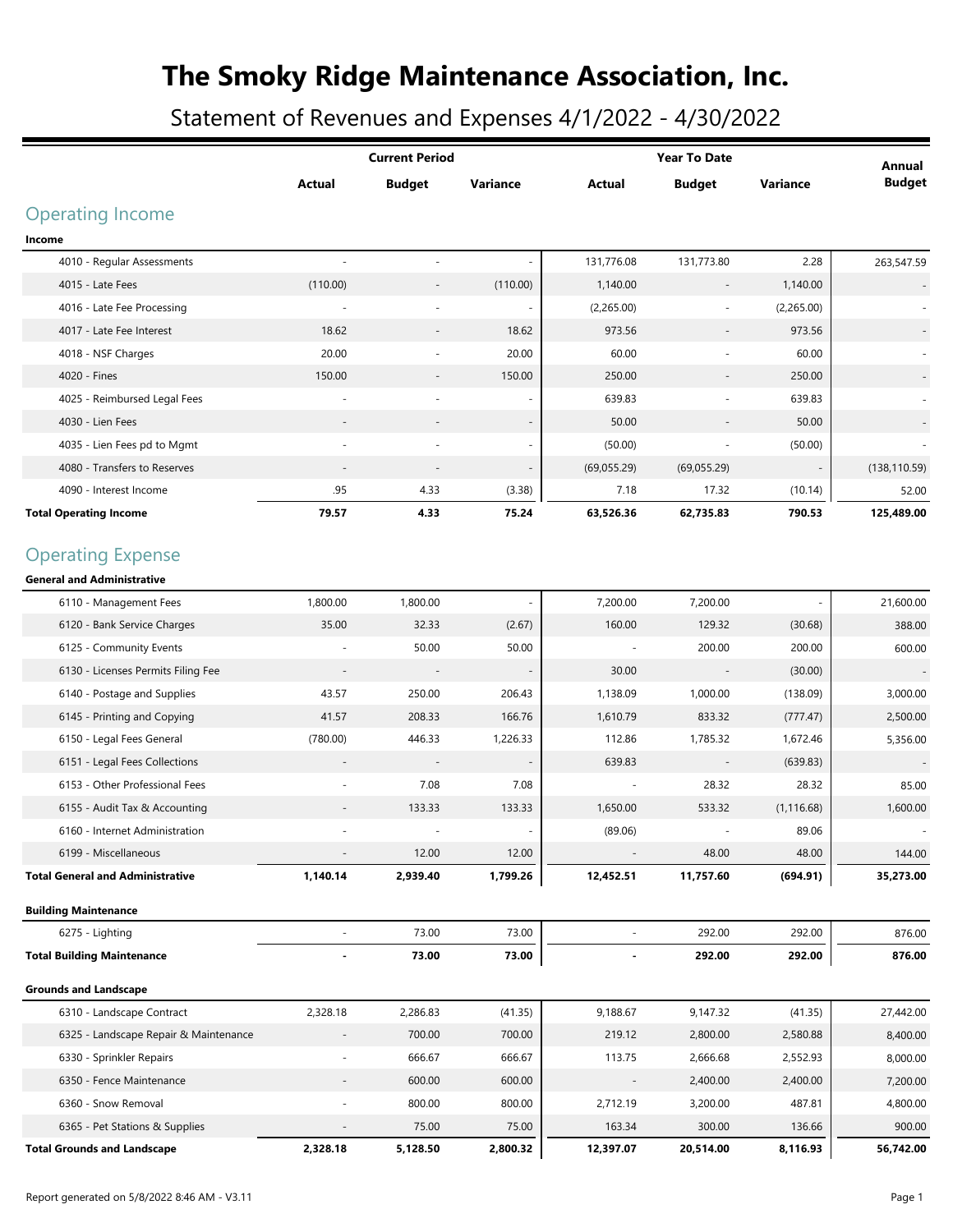Statement of Revenues and Expenses 4/1/2022 - 4/30/2022

|                                    |                          | <b>Current Period</b> |            |           | <b>Year To Date</b> |            |                         |  |
|------------------------------------|--------------------------|-----------------------|------------|-----------|---------------------|------------|-------------------------|--|
|                                    | Actual                   | <b>Budget</b>         | Variance   | Actual    | <b>Budget</b>       | Variance   | Annual<br><b>Budget</b> |  |
| <b>Operating Expense</b>           |                          |                       |            |           |                     |            |                         |  |
| <b>Insurance and Taxes</b>         |                          |                       |            |           |                     |            |                         |  |
| 6410 - Property Insurance          | 5,476.00                 | 541.92                | (4,934.08) | 5,476.00  | 2,167.68            | (3,308.32) | 6,503.00                |  |
| <b>Total Insurance and Taxes</b>   | 5,476.00                 | 541.92                | (4,934.08) | 5,476.00  | 2,167.68            | (3,308.32) | 6,503.00                |  |
| <b>Utilities</b>                   |                          |                       |            |           |                     |            |                         |  |
| 6505 - Electric                    | 146.98                   | 149.42                | 2.44       | 585.09    | 597.68              | 12.59      | 1,793.00                |  |
| 6510 - Water                       | $\overline{\phantom{a}}$ | 2,025.17              | 2,025.17   | 168.00    | 8,100.68            | 7,932.68   | 24,302.00               |  |
| <b>Total Utilities</b>             | 146.98                   | 2,174.59              | 2,027.61   | 753.09    | 8,698.36            | 7,945.27   | 26,095.00               |  |
| <b>Total Operating Expense</b>     | 9,091.30                 | 10,857.41             | 1,766.11   | 31,078.67 | 43,429.64           | 12,350.97  | 125,489.00              |  |
| <b>Net Operating Income (Loss)</b> | (9,011.73)               | (10, 853.08)          | 1,841.35   | 32,447.69 | 19,306.19           | 13,141.50  |                         |  |